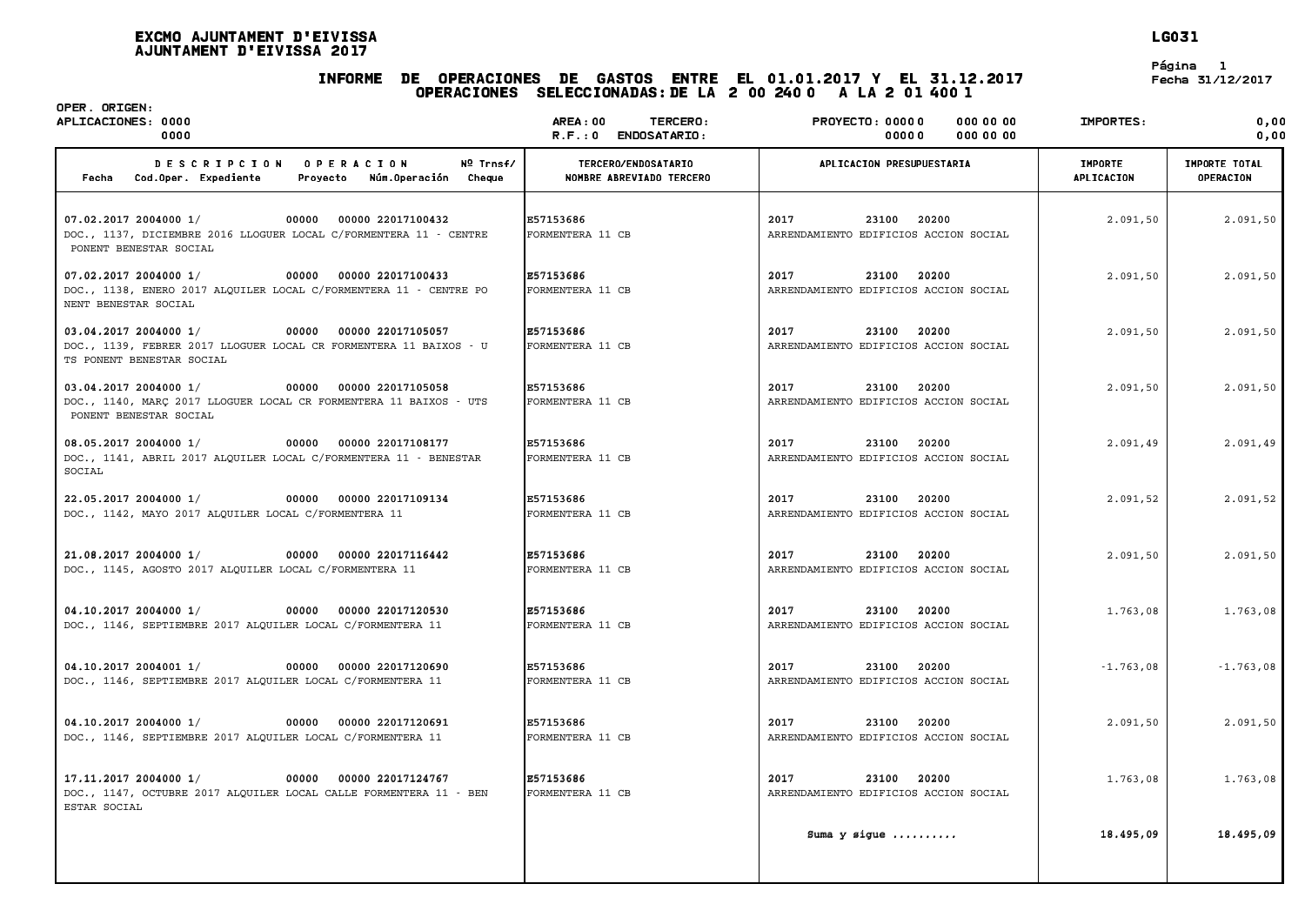## INFORME DE OPERACIONES DE GASTOS ENTRE EL 01.01.2017 <sup>Y</sup> EL 31.12.2017 Fecha 31/12/2017 .<br>2 Operaciones de Gastos entre el 01.01.2017 y el 31.1;<br>Operaciones seleccionadas:de la 2 00 240 0 -A la 2 01 400 1

**LG031**<br>Página 2<br>Fecha 31/12/2017

| OPER. ORIGEN:<br>APLICACIONES: 0000<br>0000                                                                                                                                                     | <b>AREA: 00</b><br>TERCERO:<br>ENDOSATARIO:<br>R.F.: 0 | <b>PROYECTO: 00000</b><br>000 00 00<br>0000000<br>00000         | IMPORTES:                    | 0.00<br>0.00                      |
|-------------------------------------------------------------------------------------------------------------------------------------------------------------------------------------------------|--------------------------------------------------------|-----------------------------------------------------------------|------------------------------|-----------------------------------|
| <b>DESCRIPCION</b><br><b>OPERACION</b><br>Nº Trnsf/<br>Cod.Oper. Expediente<br>Núm.Operación<br>Fecha<br>Provecto<br>Cheque                                                                     | TERCERO/ENDOSATARIO<br>NOMBRE ABREVIADO TERCERO        | APLICACION PRESUPUESTARIA                                       | <b>IMPORTE</b><br>APLICACION | IMPORTE TOTAL<br><b>OPERACION</b> |
| 17.11.2017 2004001 1/<br>00000<br>00000 22017124803<br>DOC., 1147, OCTUBRE 2017 ALQUILER LOCAL CALLE FORMENTERA 11 - BEN<br>ESTAR SOCIAL                                                        | E57153686<br>FORMENTERA 11 CB                          | 2017<br>23100<br>20200<br>ARRENDAMIENTO EDIFICIOS ACCION SOCIAL | $-1.763,08$                  | $-1.763,08$                       |
| 17.11.2017 2004000 1/<br>00000 22017124804<br>00000<br>DOC., 1147, OCTUBRE 2017 ALQUILER LOCAL CALLE FORMENTERA 11 - BEN<br>ESTAR SOCIAL                                                        | E57153686<br>FORMENTERA 11 CB                          | 2017<br>23100<br>20200<br>ARRENDAMIENTO EDIFICIOS ACCION SOCIAL | 2.091,50                     | 2.091,50                          |
| 01.12.2017 2004000 1/<br>00000<br>00000 22017126098<br>DOC., 1148, NOVIEMBRE 2017 ALQUILER LOCAL C/FORMENTERA 11                                                                                | E57153686<br>FORMENTERA 11 CB                          | 2017<br>20200<br>23100<br>ARRENDAMIENTO EDIFICIOS ACCION SOCIAL | 2.091.50                     | 2.091,50                          |
|                                                                                                                                                                                                 |                                                        | TOTAL POR TERCERO                                               | 20.915,01                    | 20.915,01                         |
| 07.02.2017 2004000 1/6444/2016<br>00000 00000 22017100434<br>DOC., 116, DESEMBRE 2016 LLOGUER + DESPESES VIVENDA CL MARJALS 5<br>(SA POBLA) AFECTATS DESALLOTJAMENTS SA PENYA                   | O5750001I<br>INSTITUT BALEAR DE L'HABITATGE            | 2017<br>15200<br>20200<br>ARRENDAMIENTO CONVENIO IBAVI          | 296,54                       | 296,54                            |
| 07.02.2017 2004000 1/6444/2016<br>00000<br>00000 22017100435<br>DOC., 120, DESEMBRE 2016 LLOGUER + DESPESES VIVENDA RDA. DEL PORT<br>64 (ES SERRALT - MANACOR) AFECTATS DESALLOTJAMENT SA PENYA | O5750001I<br>INSTITUT BALEAR DE L'HABITATGE            | 2017<br>15200<br>20200<br>ARRENDAMIENTO CONVENIO IBAVI          | 399,84                       | 399,84                            |
| 22.02.2017 2004000 1/6444/2016<br>00000 22017101157<br>00000<br>DOC., 101, NOVEMBRE 2016 LLOGUER + DESPESES VIVENDA CL MARJALS 5<br>(SA POBLA) AFECTATS DESALLOTJAMENTS SA PENYA                | Q5750001I<br>INSTITUT BALEAR DE L'HABITATGE            | 2017<br>20200<br>15200<br>ARRENDAMIENTO CONVENIO IBAVI          | 339,17                       | 339,17                            |
| 03.03.2017 2004000 1/6444/2016<br>00000<br>00000 22017101800<br>DOC., 17, FEBRER 2017 LLOGUER + DESPESES VIVENDA RDA.DEL PORT 64<br>(ES SERRALT - MANACOR) AFECTATS DESALLOTJAMENT SA PENYA     | O5750001I<br>INSTITUT BALEAR DE L'HABITATGE            | 2017<br>15200<br>20200<br>ARRENDAMIENTO CONVENIO IBAVI          | 399,84                       | 399,84                            |
| 03.03.2017 2004000 1/6444/2016<br>00000<br>00000 22017101801<br>DOC., 11, GENER 2017 LLOGUER + DESPESES VIVENDA RDA. DEL PORT 64<br>(ES SERRALT - MANACOR) AFECTATS DESALLOTJAMENT SA PENYA     | Q5750001I<br>INSTITUT BALEAR DE L'HABITATGE            | 2017<br>15200<br>20200<br>ARRENDAMIENTO CONVENIO IBAVI          | 399,84                       | 399,84                            |
| 03.03.2017 2004000 1/6444/2016<br>00000 22017101802<br>00000<br>DOC., 15, FEBRER 2017 LLOGUER + DESPESES VIVENDA CL MARJALS 5 (SA<br>POBLA) AFECTATS DESALLOTJAMENTS SA PENYA                   | 05750001I<br>INSTITUT BALEAR DE L'HABITATGE            | 2017<br>15200<br>20200<br>ARRENDAMIENTO CONVENIO IBAVI          | 301,84                       | 301,84                            |
| 03.03.2017 2004000 1/6444/2016<br>00000<br>00000 22017101803<br>DOC., 9, GENER 2017 LLOGUER + DESPESES VIVENDA CL MARJALS 5 (SA P<br>OBLA) AFECTATS DESALLOTJAMENTS SA PENYA                    | Q5750001I<br>INSTITUT BALEAR DE L'HABITATGE            | 2017<br>15200<br>20200<br>ARRENDAMIENTO CONVENIO IBAVI          | 301,84                       | 301,84                            |
|                                                                                                                                                                                                 |                                                        | Suma $y$ sique $\ldots \ldots \ldots$                           | 23.353.92                    | 23.353.92                         |
|                                                                                                                                                                                                 |                                                        |                                                                 |                              |                                   |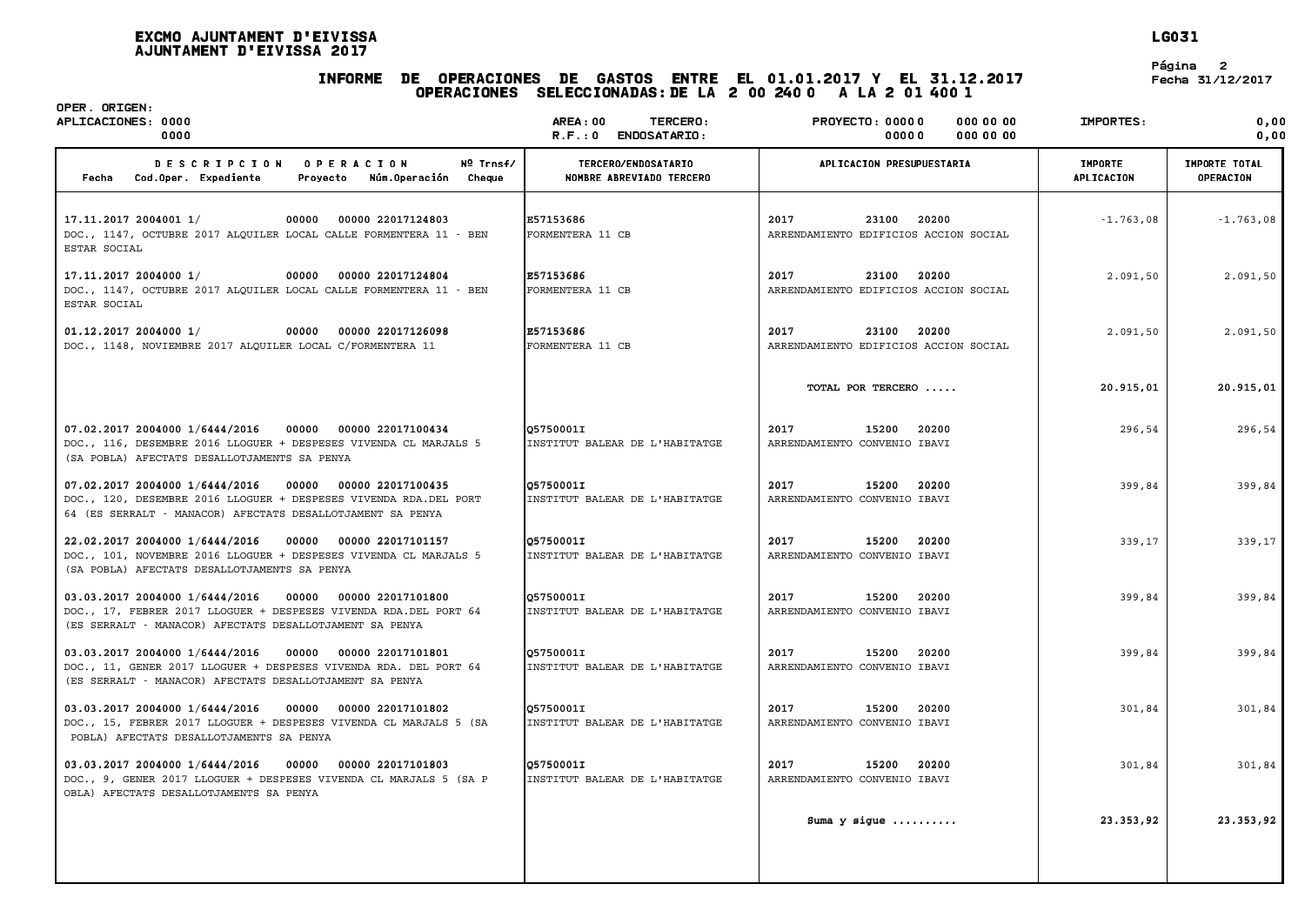#### . 2017<br>INFORME DE OPERACIONES DE GASTOS ENTRE EL 01.01.2017 Y EL 31.12.2017 Fecha .<br>2 Operaciones de Gastos entre el 01.01.2017 y el 31.1;<br>Operaciones seleccionadas:de la 2 00 240 0 -A la 2 01 400 1

**LG031**<br>Página 3<br>Fecha 31/12/2017

| OPER. ORIGEN:<br>APLICACIONES: 0000<br>0000                                                                                                                                                  | <b>AREA: 00</b><br>TERCERO:<br>ENDOSATARIO:<br>R.F.:0 | <b>PROYECTO: 00000</b><br><b>000 00 00</b><br>000 00 00<br>00000 | IMPORTES:                    | 0.00<br>0.00                      |
|----------------------------------------------------------------------------------------------------------------------------------------------------------------------------------------------|-------------------------------------------------------|------------------------------------------------------------------|------------------------------|-----------------------------------|
| Nº Trnsf/<br><b>DESCRIPCION</b><br><b>OPERACION</b><br>Cod.Oper. Expediente<br>Núm.Operación<br>Cheque<br>Fecha<br>Proyecto                                                                  | TERCERO/ENDOSATARIO<br>NOMBRE ABREVIADO TERCERO       | APLICACION PRESUPUESTARIA                                        | <b>IMPORTE</b><br>APLICACION | <b>IMPORTE TOTAL</b><br>OPERACION |
| 11.04.2017 2004000 1/6444/2016<br>00000 22017105574<br>00000<br>DOC., 28, MARÇ 2017 LLOGUER + DESPESES VIVENDA CL MARJALS 5 (SA P<br>OBLA) AFECTATS DESALLOTJAMENTS SA PENYA                 | 05750001I<br>INSTITUT BALEAR DE L'HABITATGE           | 2017<br>20200<br>15200<br>ARRENDAMIENTO CONVENIO IBAVI           | 213,29                       | 213,29                            |
| 11.04.2017 2004000 1/6444/2016<br>00000<br>00000 22017105593<br>DOC., 27, MARÇ 2017 LLOGUER + DESPESES VIVENDA RDA. DEL PORT 64 (E<br>S SERRALT - MANACOR) AFECTATS DESALLOTJAMENTS SA PENYA | 05750001I<br>INSTITUT BALEAR DE L'HABITATGE           | 2017<br>15200<br>20200<br>ARRENDAMIENTO CONVENIO IBAVI           | 339,17                       | 339,17                            |
| 06.06.2017 2004000 1/6444/2016<br>00000 00000 22017110184<br>DOC., 29, ABRIL 2017 LLOGUER + DESPESES VIVENDA RDA.DEL PORT64 (E<br>S SERRALT - MANACOR) AFECTATS DESALLOTJAMENTS SA PENYA     | 05750001I<br>INSTITUT BALEAR DE L'HABITATGE           | 2017<br>15200<br>20200<br>ARRENDAMIENTO CONVENIO IBAVI           | 339,17                       | 339,17                            |
| 06.06.2017 2004000 1/6444/2016<br>00000<br>00000 22017110185<br>DOC., 30, ABRIL 2017 LLOGUER + DESPESES VIVENDA CL MARJALS 5 (SA P<br>OBLA) AFECTATS DESALLOTJAMENTS SA PENYA                | 05750001I<br>INSTITUT BALEAR DE L'HABITATGE           | 2017<br>15200<br>20200<br>ARRENDAMIENTO CONVENIO IBAVI           | 213,29                       | 213,29                            |
| 06.06.2017 2004000 1/6444/2016<br>00000<br>00000 22017110186<br>DOC., 31, MAIG 2017 LLOGUER + DESPESES VIVENDA RDA.DEL PORT 64 (E<br>S SERRALT - MANACOR) AFECTATS DESALLOTJAMENTS SA PENYA  | 05750001I<br>INSTITUT BALEAR DE L'HABITATGE           | 2017<br>15200<br>20200<br>ARRENDAMIENTO CONVENIO IBAVI           | 424,06                       | 424,06                            |
| 06.06.2017 2004000 1/6444/2016<br>00000 00000 22017110187<br>DOC., 32, MAIG 2017 LLOGUER + DESPESES VIVENDA CL MARJALS 5 (SA P<br>OBLA) AFECTATS DESALLOTJAMENTS SA PENYA                    | 05750001I<br>INSTITUT BALEAR DE L'HABITATGE           | 2017<br>15200<br>20200<br>ARRENDAMIENTO CONVENIO IBAVI           | 343,43                       | 343,43                            |
| 29.06.2017 2004000 1/6444/2016<br>00000<br>00000 22017112483<br>DOC., 43, JUNY 2017 LLOGUER + DESPESES VIVENDA CL MARJALS 5 (SA P<br>OBLA) AFECTATS DESALLOTJAMENTS SA PENYA                 | 05750001I<br>INSTITUT BALEAR DE L'HABITATGE           | 2017<br>15200<br>20200<br>ARRENDAMIENTO CONVENIO IBAVI           | 346,74                       | 346,74                            |
| 29.06.2017 2004000 1/6444/2016<br>00000<br>00000 22017112484<br>DOC., 42, JUNY 2017 LLOGUER + DESPESES VIVENDA RDA. DEL PORT 64 (E<br>S SERRALT - MANACOR) AFECTATS DESALLOTJAMENTS SA PENYA | 05750001I<br>INSTITUT BALEAR DE L'HABITATGE           | 2017<br>20200<br>15200<br>ARRENDAMIENTO CONVENIO IBAVI           | 429,26                       | 429,26                            |
| 27.09.2017 2004000 1/6444/2016<br>00000<br>00000 22017119941<br>DOC., 49, JULIOL 2017 LLOGUER + DESPESES VIVENDA RDA.DEL PORT 64<br>(ES SERRALT - MANACOR) AFECTATS DESALLOTJAMENTS SA PENYA | 05750001I<br>INSTITUT BALEAR DE L'HABITATGE           | 2017<br>15200<br>20200<br>ARRENDAMIENTO CONVENIO IBAVI           | 429,26                       | 429,26                            |
| 27.09.2017 2004000 1/6444/2016<br>00000<br>00000 22017119942<br>DOC., 48, JULIOL 2017 LLOGUER + DESPESES VIVENDA CL MARJALS 5 (SA<br>POBLA) AFECTATS DESALLOTJAMENTS SA PENYA                | 05750001I<br>INSTITUT BALEAR DE L'HABITATGE           | 2017<br>15200<br>20200<br>ARRENDAMIENTO CONVENIO IBAVI           | 346,74                       | 346,74                            |
| 27.09.2017 2004000 1/6444/2016<br>00000 22017119943<br>00000<br>DOC., 51, AGOST 2017 LLOGUER + DESPESES VIVENDA CL MARJALS 5 (SA<br>POBLA) AFECTATS DESALLOTJAMENTS SA PENYA                 | 05750001I<br>INSTITUT BALEAR DE L'HABITATGE           | 2017<br>20200<br>15200<br>ARRENDAMIENTO CONVENIO IBAVI           | 346,74                       | 346,74                            |
|                                                                                                                                                                                              |                                                       | Suma $y$ sigue                                                   | 27.125,07                    | 27.125,07                         |
|                                                                                                                                                                                              |                                                       |                                                                  |                              |                                   |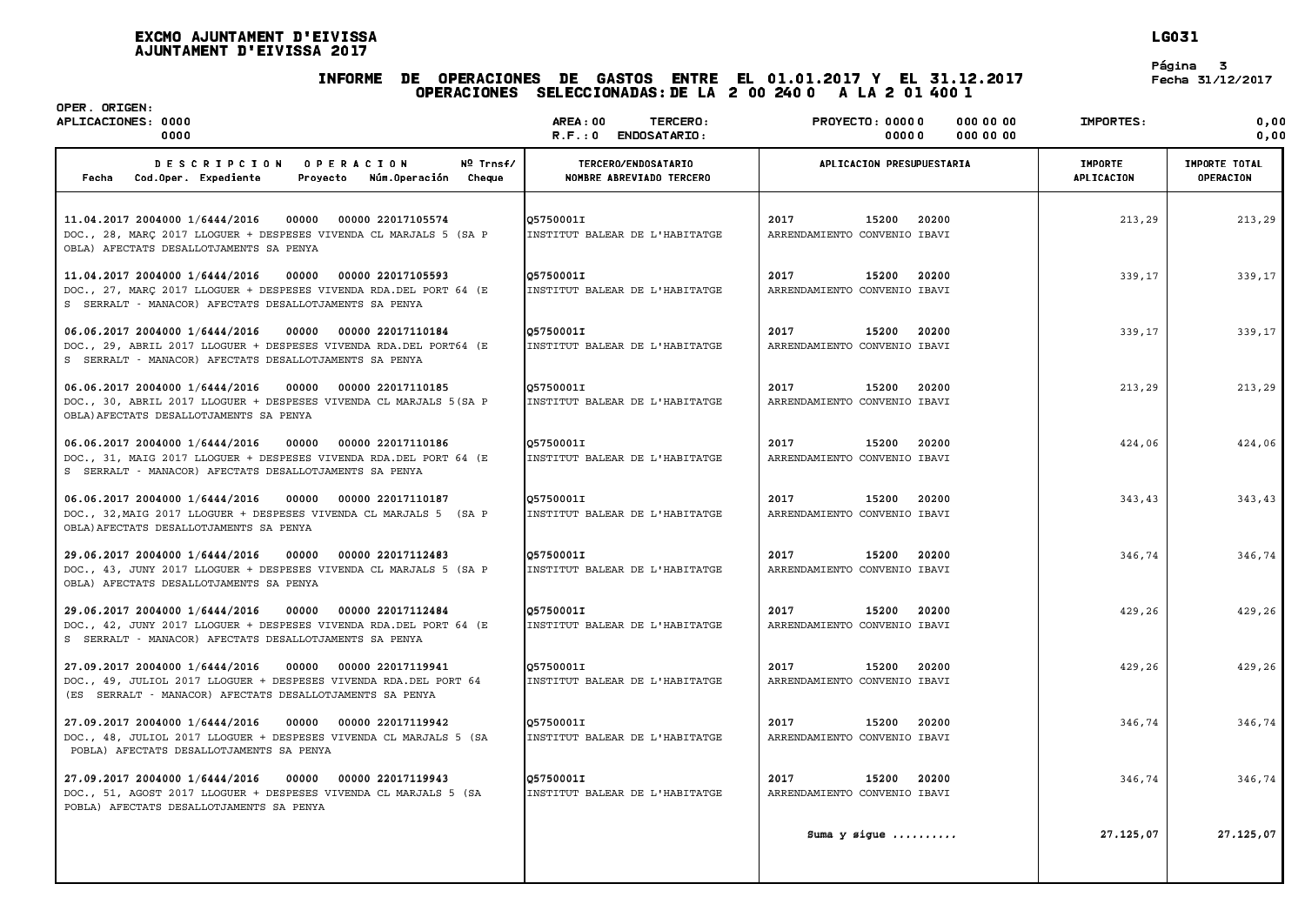# . 2017<br>INFORME DE OPERACIONES DE GASTOS ENTRE EL 01.01.2017 Y EL 31.12.2017 Fecha 31/12/2017 .<br>2 Operaciones de Gastos entre el 01.01.2017 y el 31.1;<br>Operaciones seleccionadas:de la 2 00 240 0 -A la 2 01 400 1

**LG031**<br>Página 4<br>Fecha 31/12/2017

| OPER. ORIGEN:<br>APLICACIONES: 0000<br>0000                                                                                                                                                            | <b>AREA: 00</b><br>TERCERO:<br>R.F.: 0 ENDOSATARIO: | <b>PROYECTO: 00000</b><br><b>000 00 00</b><br>0000000<br>00000 | IMPORTES:                    | 0.00<br>0.00               |
|--------------------------------------------------------------------------------------------------------------------------------------------------------------------------------------------------------|-----------------------------------------------------|----------------------------------------------------------------|------------------------------|----------------------------|
| Nº Trnsf/<br><b>DESCRIPCION</b><br><b>OPERACION</b><br>Cod.Oper. Expediente<br>Núm.Operación<br>Cheque<br>Fecha<br>Provecto                                                                            | TERCERO/ENDOSATARIO<br>NOMBRE ABREVIADO TERCERO     | APLICACION PRESUPUESTARIA                                      | <b>IMPORTE</b><br>APLICACION | IMPORTE TOTAL<br>OPERACION |
| 27.09.2017 2004000 1/6444/2016<br>00000 22017119944<br>00000<br>DOC., 50, AGOST 2017 LLOGUER + DESPESES VIVENDA RDA. DEL PORT 64 (<br>ES SERRALT - MANACOR) AFECTATS DESALLOTJAMENTS SA PENYA          | 05750001I<br>INSTITUT BALEAR DE L'HABITATGE         | 2017<br>15200<br>20200<br>ARRENDAMIENTO CONVENIO IBAVI         | 429,26                       | 429,26                     |
| 06.11.2017 2004000 1/6444/2016<br>00000<br>00000 22017123314<br>DOC., 0017101584-34, OCTUBRE 2017 LLOGUER + DESPESES VIVENDA CL M<br>ARJALS 5 (SA POBLA) AFECTATS DESALLOTJAMENTS SA PENYA             | 05750001I<br>INSTITUT BALEAR DE L'HABITATGE         | 2017<br>15200<br>20200<br>ARRENDAMIENTO CONVENIO IBAVI         | 346,74                       | 346,74                     |
| 06.11.2017 2004000 1/6444/2016<br>00000<br>00000 22017123315<br>DOC., 0017100566-17, OCTUBRE 2017 LLOGUER + DESPESES VIVENDA RDA.<br>DEL PORT 64 (ES SERRALT - MANACOR) AFECTATS DESALLOTJAMENTS SA PE | 05750001I<br>INSTITUT BALEAR DE L'HABITATGE         | 2017<br>15200<br>20200<br>ARRENDAMIENTO CONVENIO IBAVI         | 344,37                       | 344,37                     |
| 18.12.2017 2004000 1/4444/2016<br>00000 00000 22017127260<br>DOC., 60, SETEMBRE 2017 LLOGUER + DESPESES VIVENDA CL MARJALS 5 (<br>SA POBLA) AFECTATS DESALLOTJAMENTS SA PENYA                          | 05750001I<br>INSTITUT BALEAR DE L'HABITATGE         | 2017<br>15200<br>20200<br>ARRENDAMIENTO CONVENIO IBAVI         | 346,74                       | 346,74                     |
| 18.12.2017 2004000 1/6444/2016<br>00000<br>00000 22017127261<br>DOC., 65, NOVEMBRE 2017 LLOGUER + DESPESES VIVENDA CL MARJALS 5 (<br>SA POBLA) AFECTATS DESALLOTJAMENTS SA PENYA                       | 057500011<br>INSTITUT BALEAR DE L'HABITATGE         | 2017<br>15200<br>20200<br>ARRENDAMIENTO CONVENIO IBAVI         | 216,60                       | 216,60                     |
| 18.12.2017 2004000 1/6444/2016<br>00000 22017127263<br>00000<br>DOC., 67, DESEMBRE 2017 LLOGUER + DESPESES VIVENDA CL MARJALS 5 (<br>SA POBLA) AFECTATS DESALLOTJAMENTS SA PENYA                       | 05750001I<br>INSTITUT BALEAR DE L'HABITATGE         | 2017<br>20200<br>15200<br>ARRENDAMIENTO CONVENIO IBAVI         | 216,60                       | 216,60                     |
| 18.12.2017 2004000 1/6444/2016<br>00000 00000 22017127265<br>DOC., 61, SETEMBRE 2017 LLOGUER + DESPESES VIVENDA RDA.DEL PORT 6<br>4 (ES SERRALT - MANACOR) AFECTATS DESALLOTJAMENTS SA PENYA           | 05750001I<br>INSTITUT BALEAR DE L'HABITATGE         | 2017<br>15200<br>20200<br>ARRENDAMIENTO CONVENIO IBAVI         | 429,26                       | 429,26                     |
| 18.12.2017 2004000 1/6444/2016<br>00000 22017127266<br>00000<br>DOC., 64, NOVEMBRE 2017 LLOGUER + DESPESES VIVENDA RDA. DEL PORT 6<br>4 (ES SERRALT - MANACOR) AFECTATS DESALLOTJAMENTS SA PENYA       | 05750001I<br>INSTITUT BALEAR DE L'HABITATGE         | 2017<br>15200<br>20200<br>ARRENDAMIENTO CONVENIO IBAVI         | 344,37                       | 344,37                     |
| 18.12.2017 2004000 1/6444/2016<br>00000 22017127267<br>00000<br>DOC., 66, DESEMBRE 2017 LLOGUER + DESPESES VIVENDA RDA.DEL PORT 6<br>4 (ES SERRALT - MANACOR) AFECTATS DESALLOTJAMENTS SA PENYA        | 05750001I<br>INSTITUT BALEAR DE L'HABITATGE         | 2017<br>15200<br>20200<br>ARRENDAMIENTO CONVENIO IBAVI         | 344,37                       | 344,37                     |
|                                                                                                                                                                                                        |                                                     | TOTAL POR TERCERO                                              | 9.228,37                     | 9.228,37                   |
| 03.04.2017 2004000 1/PPB<br>00000<br>00000 22017105054<br>DOC., 007/17, GENER 2017 LLOGUER LOCAL C/CARLES III CENTRE ACOLLI<br>DA MUNICIPAL - PPB                                                      | R0700026H<br>OBISPADO DE IBIZA Y FORMENTERA         | 23102 20200<br>2017<br>ARRENDAMIENTO EDIFICIOS P.P.B.          | 2.019,13                     | 2.019, 13                  |
|                                                                                                                                                                                                        |                                                     | Suma $y$ sique $\dots\dots\dots$                               | 32.162,51                    | 32.162,51                  |
|                                                                                                                                                                                                        |                                                     |                                                                |                              |                            |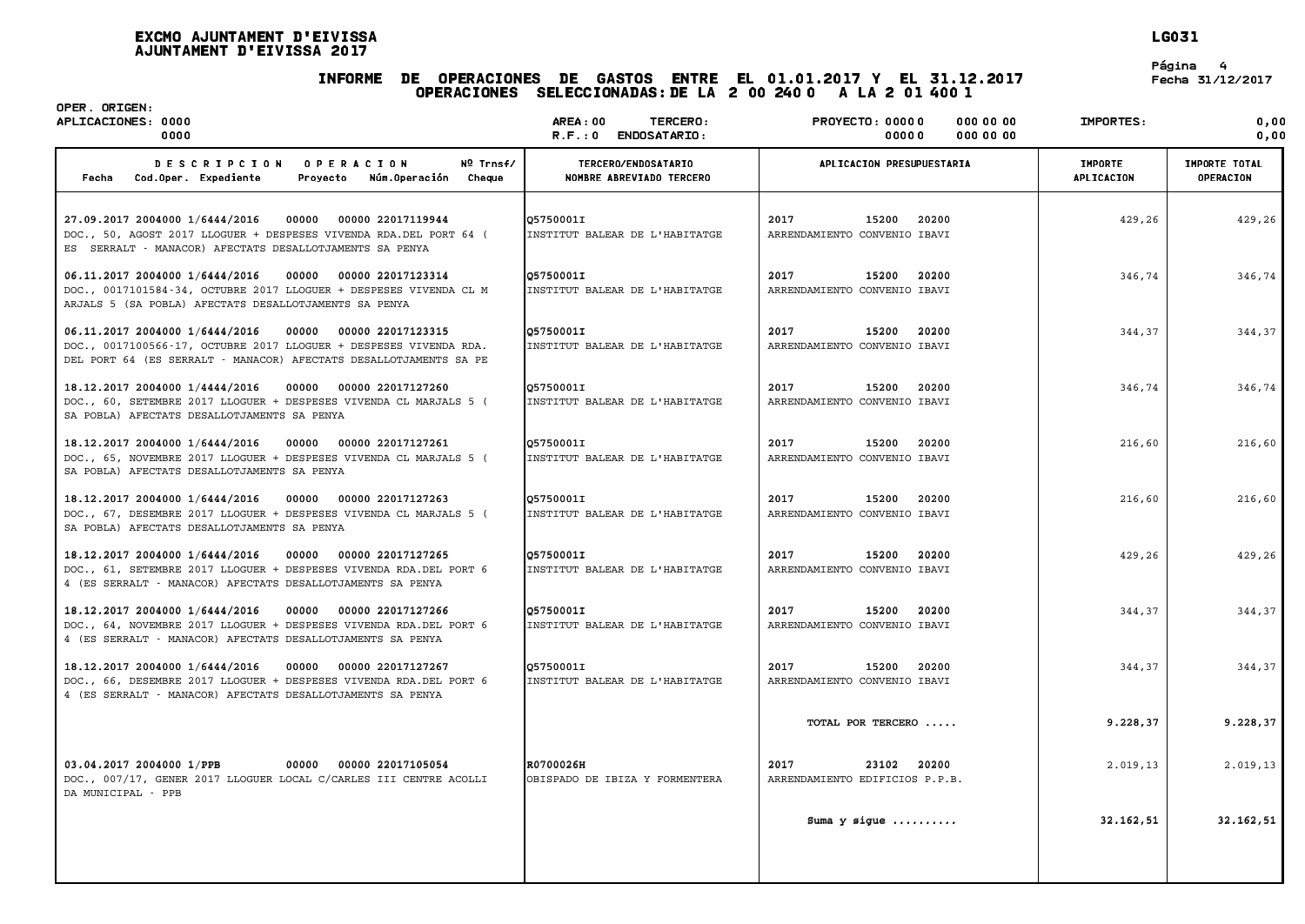# INFORME DE OPERACIONES DE GASTOS ENTRE EL 01.01.2017 <sup>Y</sup> EL 31.12.2017 Fecha 31/12/2017 .<br>2 Operaciones de Gastos entre el 01.01.2017 y el 31.1;<br>Operaciones seleccionadas:de la 2 00 240 0 -A la 2 01 400 1

**LG031**<br>Página 5<br>Fecha 31/12/2017

| OPER. ORIGEN:<br>APLICACIONES: 0000<br>0000                                                                                                  | AREA:00<br>TERCERO:<br>$R.F.: 0$ ENDOSATARIO:   | OPERACIONES SELECCIONADAS: DE LA 2 00 240 0 A LA 2 01 400 1<br><b>PROYECTO: 00000</b><br>0000000<br>00000<br>000 00 00 | IMPORTES:                    | 0,00<br>0,00                      |
|----------------------------------------------------------------------------------------------------------------------------------------------|-------------------------------------------------|------------------------------------------------------------------------------------------------------------------------|------------------------------|-----------------------------------|
| DESCRIPCION OPERACION<br>Nº Trnsf/<br>Fecha Cod.Oper. Expediente<br>Proyecto Núm.Operación Cheque                                            | TERCERO/ENDOSATARIO<br>NOMBRE ABREVIADO TERCERO | APLICACION PRESUPUESTARIA                                                                                              | <b>IMPORTE</b><br>APLICACION | IMPORTE TOTAL<br><b>OPERACION</b> |
| 03.04.2017 2004000 1/<br>00000 00000 22017105055<br>DOC., 022/17, FEBRER 2017 LLOGUER LOCAL C/CARLES III CENTRE ACOLL<br>IDA MUNICIPAL - PPB | R0700026H<br>OBISPADO DE IBIZA Y FORMENTERA     | 2017<br>23102 20200<br>ARRENDAMIENTO EDIFICIOS P.P.B.                                                                  | 2.019,13                     | 2.019, 13                         |
| 03.04.2017 2004000 1/<br>00000 00000 22017105056<br>DOC., 038/17, MARÇ 2017 LLOGUER LOCAL C/CARLES III CENTRE ACOLLID<br>A MUNICIPAL - PPB   | R0700026H<br>OBISPADO DE IBIZA Y FORMENTERA     | 2017<br>23102 20200<br>ARRENDAMIENTO EDIFICIOS P.P.B.                                                                  | 2.019.13                     | 2.019, 13                         |
| 21.08.2017 2004000 1/<br>00000 00000 22017116443<br>DOC., 072/17, MAYO 2017 ALQUILER LOCAL C/CARLES III                                      | R0700026H<br>OBISPADO DE IBIZA Y FORMENTERA     | 2017<br>23102 20200<br>ARRENDAMIENTO EDIFICIOS P.P.B.                                                                  | 2.019,13                     | 2.019, 13                         |
| 21.08.2017 2004000 1/<br>00000 00000 22017116444<br>DOC., 089/17, JUNIO 2017 ALQUILER LOCAL C/CARLES III                                     | R0700026H<br>OBISPADO DE IBIZA Y FORMENTERA     | 2017<br>23102 20200<br>ARRENDAMIENTO EDIFICIOS P.P.B.                                                                  | 2.019,13                     | 2.019, 13                         |
| 21.08.2017 2004000 1/<br>00000 00000 22017116445<br>DOC., 105/17, JULIO 2017 ALQUILER LOCAL C/CARLES III                                     | R0700026H<br>OBISPADO DE IBIZA Y FORMENTERA     | 2017<br>23102 20200<br>ARRENDAMIENTO EDIFICIOS P.P.B.                                                                  | 2.019, 13                    | 2.019, 13                         |
| 04.10.2017 2004000 1/<br>00000 00000 22017120522<br>DOC., 121/17, AGOSTO 2017 ALQUILER LOCAL C/CARLES III                                    | R0700026H<br>OBISPADO DE IBIZA Y FORMENTERA     | 2017<br>23102 20200<br>ARRENDAMIENTO EDIFICIOS P.P.B.                                                                  | 2.019,13                     | 2.019, 13                         |
| 04.10.2017 2004000 1/<br>00000<br>00000 22017120523<br>DOC., 137/2017, SEPTIEMBRE 2017 ALQUILER LOCAL C/CARLES III                           | R0700026H<br>OBISPADO DE IBIZA Y FORMENTERA     | 23102 20200<br>2017<br>ARRENDAMIENTO EDIFICIOS P.P.B.                                                                  | 2.019,13                     | 2.019, 13                         |
| 31.10.2017 2004000 1/<br>00000 00000 22017122929<br>DOC., 056/17, ABRIL 2017 ALQUILER LOCAL C/CARLES III                                     | R0700026H<br>OBISPADO DE IBIZA Y FORMENTERA     | 2017<br>23102 20200<br>ARRENDAMIENTO EDIFICIOS P.P.B.                                                                  | 2.019, 13                    | 2.019, 13                         |
| 31.10.2017 2004000 1/<br>00000 00000 22017122930<br>DOC., 153/17, OCTUBRE 2017 ALQUILER LOCAL C/CARLES III                                   | R0700026H<br>OBISPADO DE IBIZA Y FORMENTERA     | 2017<br>23102 20200<br>ARRENDAMIENTO EDIFICIOS P.P.B.                                                                  | 2.019, 13                    | 2.019, 13                         |
| 21.12.2017 2004000 1/<br>00000 00000 22017128946<br>DOC., 169/17, NOVIEMBRE 2017 ALQUILER LOCAL C/CARLES III 27 3                            | R0700026H<br>OBISPADO DE IBIZA Y FORMENTERA     | 2017<br>23102 20200<br>ARRENDAMIENTO EDIFICIOS P.P.B.                                                                  | 2.019,13                     | 2.019, 13                         |
| 21.12.2017 2004000 1/<br>00000 00000 22017128947<br>DOC., 185/17, DICIEMBRE 2017 ALQUILER LOCAL C/CARLES III 27 3                            | R0700026H<br>OBISPADO DE IBIZA Y FORMENTERA     | 2017<br>23102 20200<br>ARRENDAMIENTO EDIFICIOS P.P.B.                                                                  | 2.019, 13                    | 2.019, 13                         |
|                                                                                                                                              |                                                 | TOTAL POR TERCERO                                                                                                      | 24.229,56                    | 24.229,56                         |
|                                                                                                                                              |                                                 | Suma $y$ sique $\ldots \ldots \ldots$                                                                                  | 54.372,94                    | 54.372,94                         |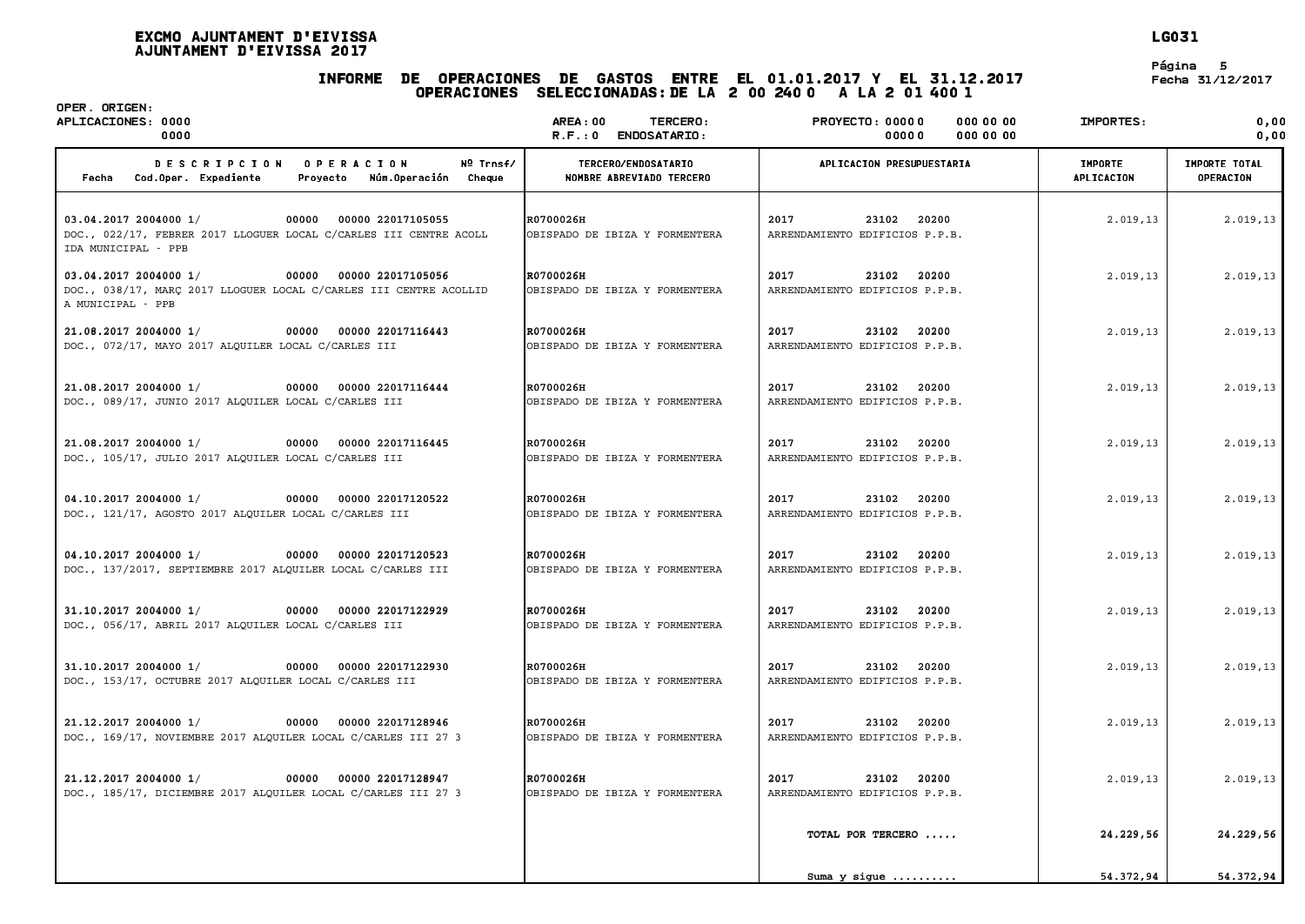# INFORME DE OPERACIONES DE GASTOS ENTRE EL 01.01.2017 <sup>Y</sup> EL 31.12.2017 Fecha 31/12/2017 .<br>2 Operaciones de Gastos entre el 01.01.2017 y el 31.1;<br>Operaciones seleccionadas:de la 2 00 240 0 -A la 2 01 400 1

**LG031**<br>Página 6<br>Fecha 31/12/2017

| OPER. ORIGEN:<br>APLICACIONES: 0000<br>0000                                                                                                                                                          | <b>AREA: 00</b><br>TERCERO:<br>R.F.: 0 ENDOSATARIO: | <b>PROYECTO: 00000</b><br><b>000 00 00</b><br>0000000<br>00000   | IMPORTES:                    | 0.00<br>0.00                      |
|------------------------------------------------------------------------------------------------------------------------------------------------------------------------------------------------------|-----------------------------------------------------|------------------------------------------------------------------|------------------------------|-----------------------------------|
| Nº Trnsf/<br><b>DESCRIPCION</b><br><b>OPERACION</b><br>Cod.Oper. Expediente<br>Núm.Operación<br>Cheque<br>Fecha<br>Provecto                                                                          | TERCERO/ENDOSATARIO<br>NOMBRE ABREVIADO TERCERO     | APLICACION PRESUPUESTARIA                                        | <b>IMPORTE</b><br>APLICACION | IMPORTE TOTAL<br><b>OPERACION</b> |
| 19.04.2017 2004000 1/VIVER EMPR 00000<br>00000 22017106341<br>DOC., 07C7KQ000001, MARC 2017 LLOGUER LOCAL C/BISBE CARDONA 19 VI<br>VER EMPRESES E-CREA (Devolucion -50,84 cobrado en factura de febr | A82018474<br>TELEFONICA DE ESPAÑA SA SOC UNIPERS    | 2017<br>43300<br>20200<br>ARRENDAMIENTO EDIFICIOS EIVISSA E-CREA | 4.240.98                     | 4.240,98                          |
| 19.04.2017 2004000 1/VIVER EMPR 00000<br>00000 22017106342<br>DOC., 07B7KO000001, FEBRER 2017 LLOGUER LOCAL CR BISBE CARDONA 19<br>VIVER EMPRESES E-CRES (Atrasos IPC 2016: 50,84 Euros DEV. EN FTRA | A82018474<br>TELEFONICA DE ESPAÑA SA SOC UNIPERS    | 2017<br>43300 20200<br>ARRENDAMIENTO EDIFICIOS EIVISSA E-CREA    | 4.287,58                     | 4.287,58                          |
| 27.04.2017 2004000 1/<br>00000<br>00000 22017107572<br>DOC., 07A7KQ000001, OCTUBRE 2016 A GENER 2017 LLOGUER LOCAL CL BI<br>SBE CARDONA 19 - VIVER EMPRESES E-CREA                                   | A82018474<br>TELEFONICA DE ESPAÑA SA SOC UNIPERS    | 2017<br>43300<br>20200<br>ARRENDAMIENTO EDIFICIOS EIVISSA E-CREA | 16.946,96                    | 16.946,96                         |
| 10.05.2017 2004000 1/<br>00000<br>00000 22017108303<br>DOC., 07D7KQ000004, ABRIL 2017 LLOGUER LOCAL CR BISBE CARDONA 19<br>VIVER D'EMPRESES                                                          | A82018474<br>TELEFONICA DE ESPAÑA SA SOC UNIPERS    | 2017<br>43300 20200<br>ARRENDAMIENTO EDIFICIOS EIVISSA E-CREA    | 4.240,98                     | 4.240,98                          |
| 22.05.2017 2004000 1/<br>00000<br>00000 22017109136<br>DOC., 07E7KQ000001, Detalle de conceptos (01.05.2017 a 31.05.2017<br>) Importe alquiler concertado mes de MAYO 2017. LOCAL Eivissa-In         | A82018474<br>TELEFONICA DE ESPAÑA SA SOC UNIPERS    | 2017<br>43300<br>20200<br>ARRENDAMIENTO EDIFICIOS EIVISSA E-CREA | 5.131,59                     | 5.131,59                          |
| 22.05.2017 2004001 1/<br>00000<br>00000 22017109152<br>DOC., 07E7KQ000001, Detalle de conceptos (01.05.2017 a 31.05.2017<br>) Importe alquiler concertado mes de MAYO 2017. LOCAL Eivissa-In         | A82018474<br>TELEFONICA DE ESPAÑA SA SOC UNIPERS    | 2017<br>43300<br>20200<br>ARRENDAMIENTO EDIFICIOS EIVISSA E-CREA | $-5.131.59$                  | $-5.131,59$                       |
| 22.05.2017 2004000 1/<br>00000 00000 22017109153<br>DOC., 07E7KQ000001, Detalle de conceptos (01.05.2017 a 31.05.2017<br>) Importe alquiler concertado mes de MAYO 2017. LOCAL Eivissa-In            | A82018474<br>TELEFONICA DE ESPAÑA SA SOC UNIPERS    | 2017<br>43300 20200<br>ARRENDAMIENTO EDIFICIOS EIVISSA E-CREA    | 4.240,98                     | 4.240,98                          |
| 14.06.2017 2004000 1/<br>00000 00000 22017111088<br>DOC., 07F7KQ000003, JUNY 2017 LLOGUER LOCAL C/BISBE CARDONA 19 VI<br>VER EMPRESES E-CREA                                                         | A82018474<br>TELEFONICA DE ESPAÑA SA SOC UNIPERS    | 2017<br>43300<br>20200<br>ARRENDAMIENTO EDIFICIOS EIVISSA E-CREA | 4.240,98                     | 4.240,98                          |
| 20.07.2017 2004000 1/<br>00000<br>00000 22017114405<br>DOC., 07G7KQ000001, JULIO 2017 ALQUILER LOCAL C/BISBE CARDONA 19<br>-VIVER D'EMPRESES                                                         | A82018474<br>TELEFONICA DE ESPAÑA SA SOC UNIPERS    | 2017<br>20200<br>43300<br>ARRENDAMIENTO EDIFICIOS EIVISSA E-CREA | 5.131,59                     | 5.131,59                          |
| 00000 22017114413<br>20.07.2017 2004001 1/<br>00000<br>DOC., 07G7KQ000001, JULIO 2017 ALQUILER LOCAL C/BISBE CARDONA 19<br>-VIVER D'EMPRESES                                                         | A82018474<br>TELEFONICA DE ESPAÑA SA SOC UNIPERS    | 2017<br>43300<br>20200<br>ARRENDAMIENTO EDIFICIOS EIVISSA E-CREA | $-5.131.59$                  | $-5.131,59$                       |
| 20.07.2017 2004000 1/<br>00000<br>00000 22017114414<br>DOC., 07G7KO000001, JULIO 2017 ALQUILER LOCAL C/BISBE CARDONA 19<br>-VIVER D'EMPRESES                                                         | A82018474<br>TELEFONICA DE ESPAÑA SA SOC UNIPERS    | 2017<br>43300 20200<br>ARRENDAMIENTO EDIFICIOS EIVISSA E-CREA    | 4.240,98                     | 4.240,98                          |
|                                                                                                                                                                                                      |                                                     | Suma y sigue                                                     | 96.812,38                    | 96.812,38                         |